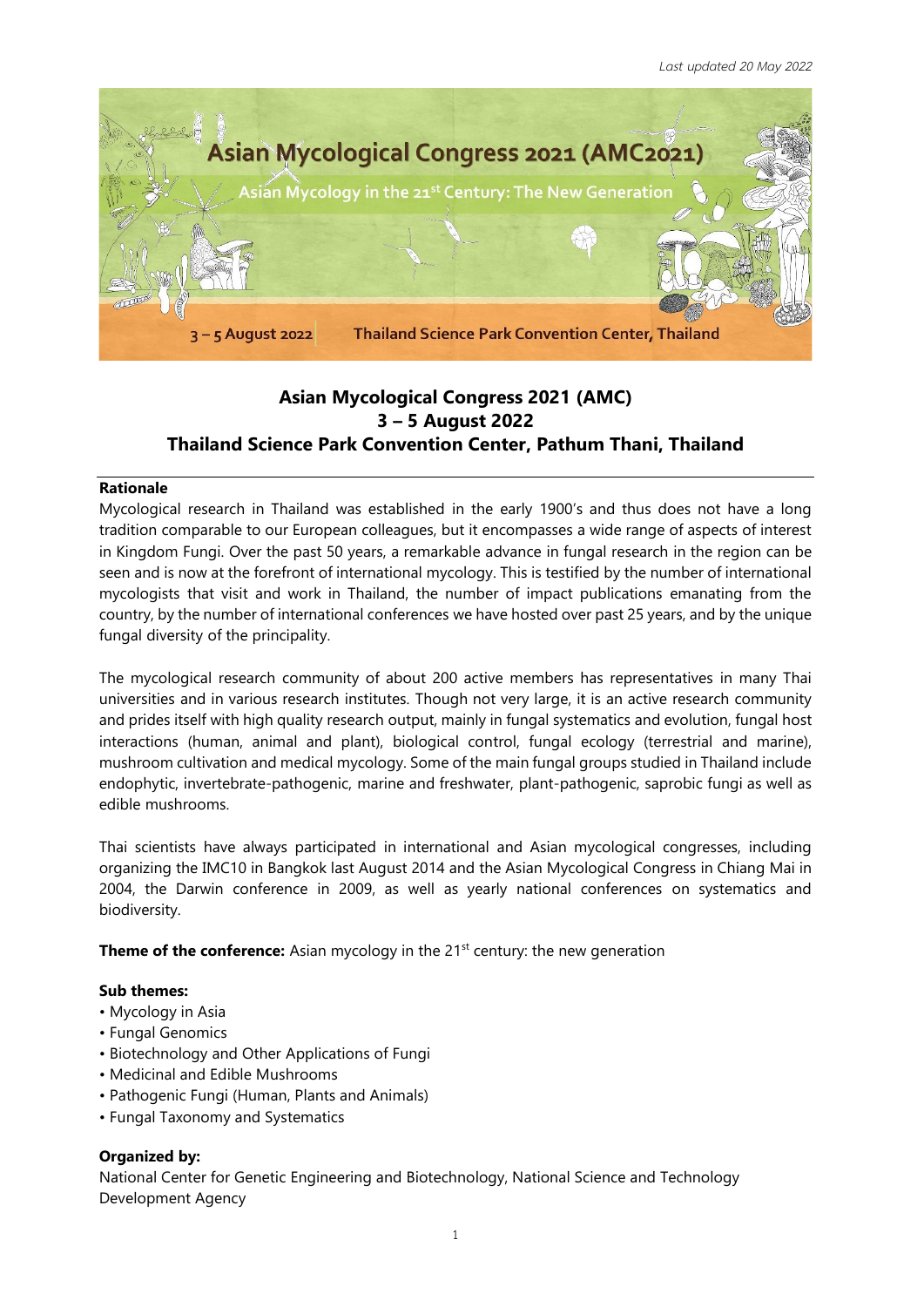## **Co-organized by:**

Zhejiang BioAsia Pharmaceutical Company, Ltd

# **Supported by:**

- Faculty of Science, Prince of Songkla University
- School of Science, Walailak University
- Thai Medical Mycology Forum
- Thailand Mycological Association
- Thailand Convention and Exhibition Bureau

#### **Important dates:**

| <b>Public Relation</b>         |                                                    |
|--------------------------------|----------------------------------------------------|
| 1 December 2021 - 30 June 2022 | Opening online registration "Early Bird Rate"      |
| $1 - 15$ July 2022             | Online registration "Regular Rate"                 |
| <b>Paper Submission</b>        |                                                    |
| 1 December 2021                | First call for abstract submission                 |
| 30 April 2022 15 May 2022      | Deadline for abstract submission                   |
| 20 May 2022 30 May 2022        | Notification of acceptance                         |
| 20 June 2022                   | Deadline for payment (to confirm the presentation) |

#### **Program**

# **Day I: 3 August 2022**

| $09.00 - 09.10$ | <b>Opening Ceremony</b>                                                                |  |  |  |
|-----------------|----------------------------------------------------------------------------------------|--|--|--|
| $09.10 - 10.00$ | Keynote speaker 1                                                                      |  |  |  |
|                 | <b>Current Insights into Diversity and Bio-Circular Green Economy of Fungi in Asia</b> |  |  |  |
|                 | Prof. Dr. Saisamorn Lumyong<br>By                                                      |  |  |  |
|                 | Faculty of Science, Chiang Mai University, Thailand                                    |  |  |  |
| $10.00 - 10.30$ | Coffee break                                                                           |  |  |  |
| $10.30 - 11.10$ | <b>Plenary speaker 1</b>                                                               |  |  |  |
|                 | Dothideomycetes, the Contribution by the Young Generation in Asia                      |  |  |  |
|                 | Prof. Dr. Jian-Kui Liu<br>By                                                           |  |  |  |
|                 | School of Life Science and Technology, University of Electronic Science and            |  |  |  |
|                 | Technology of China (UESTC), P.R. China                                                |  |  |  |
| $11.10 - 11.50$ | <b>Plenary speaker 2</b>                                                               |  |  |  |
|                 | Phylogeny, Ecology and Distribution of the Order Mucorales in Korea                    |  |  |  |
|                 | Prof. Dr. Lee Hyang Burm<br>By                                                         |  |  |  |
|                 | Korean Society of Mycology (KSM) and College of Agriculture & Life Sciences,           |  |  |  |
|                 | Chonnam National University, The Republic of Korea                                     |  |  |  |
| $11.50 - 13.00$ | Lunch                                                                                  |  |  |  |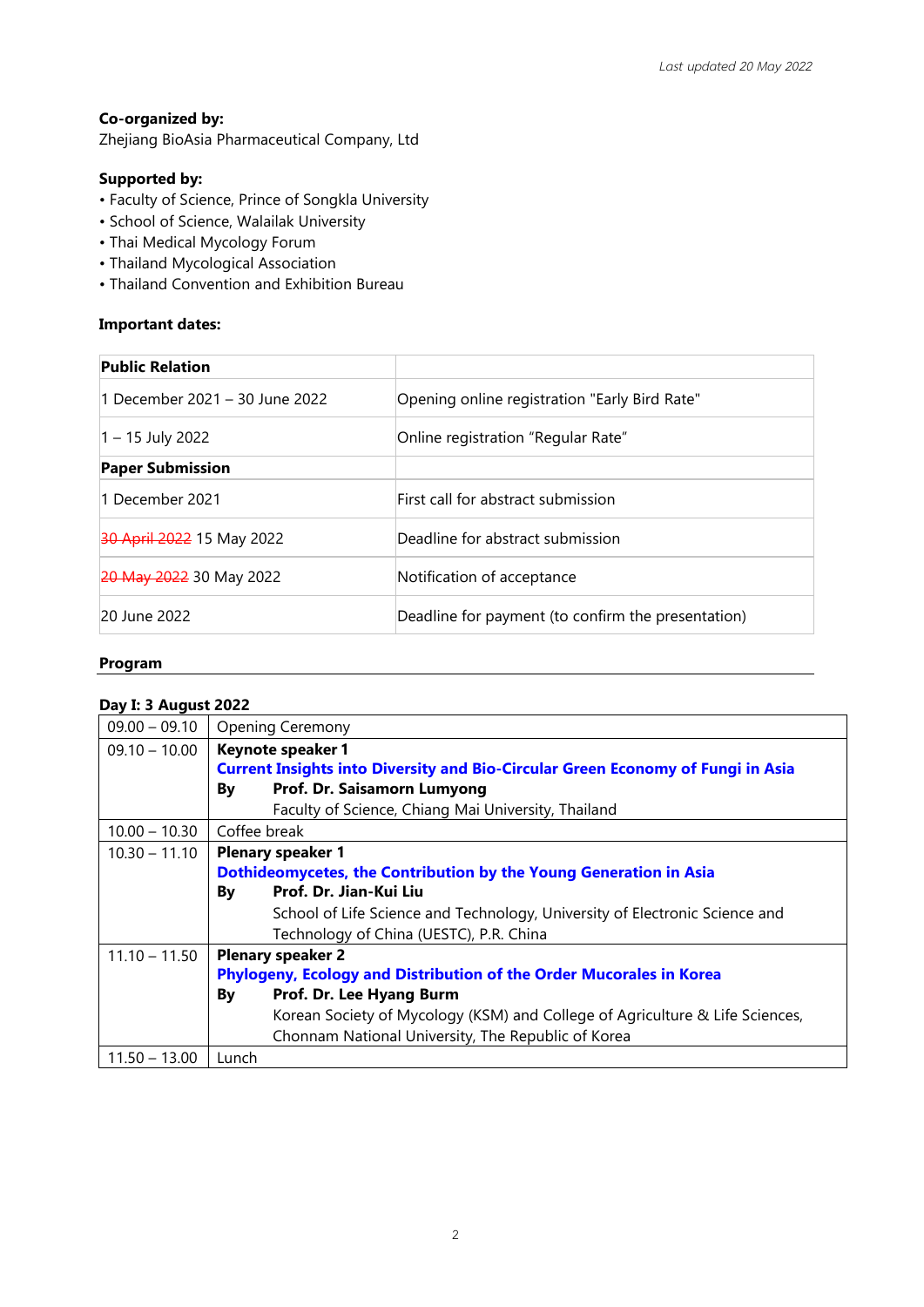|                 | <b>Parallel sessions 1</b><br><b>Biodiversity and</b><br>Systematics:<br><b>Basiomycete</b> | <b>Parallel sessions 2</b><br>Applied<br>Biotechnology | <b>Parallel sessions 3</b><br>Plant Pathogen | <b>Parallel sessions 4</b><br><b>Medical Mycology</b>                                                                                                     |
|-----------------|---------------------------------------------------------------------------------------------|--------------------------------------------------------|----------------------------------------------|-----------------------------------------------------------------------------------------------------------------------------------------------------------|
| $13.00 - 13.30$ | <b>Invited speaker 1</b>                                                                    | <b>Invited speaker 2</b>                               | <b>Invited speaker 3</b>                     | <b>Invited speaker 4</b><br>To be announced<br>By<br><b>Prof. Dr. Wieland</b><br><b>Meyer</b><br>Westmead Institute<br>for Medical<br>Research, Australia |
| $13.30 - 13.50$ | Oral presentation                                                                           | Oral presentation                                      | Oral presentation                            | Oral presentation                                                                                                                                         |
| $13.50 - 14.10$ | Oral presentation                                                                           | Oral presentation                                      | Oral presentation                            | Oral presentation                                                                                                                                         |
| $14.10 - 14.30$ | Oral presentation                                                                           | Oral presentation                                      | Oral presentation                            | Oral presentation                                                                                                                                         |
| $14.30 - 15.00$ | Coffee break                                                                                | Coffee break                                           | Coffee break                                 | Coffee break                                                                                                                                              |
| $15.00 - 15.20$ | Oral presentation                                                                           | Oral presentation                                      | Oral presentation                            | Oral presentation                                                                                                                                         |
| $15.20 - 15.40$ | Oral presentation                                                                           | Oral presentation                                      | Oral presentation                            | Oral presentation                                                                                                                                         |
| $15.40 - 16.00$ | Oral presentation                                                                           | Oral presentation                                      | Oral presentation                            | Oral presentation                                                                                                                                         |

# **Day II: 4 August 2022**

| $09.00 - 09.50$ | Keynote speaker 2                                                              |                                  |                                                                                   |                            |  |  |
|-----------------|--------------------------------------------------------------------------------|----------------------------------|-----------------------------------------------------------------------------------|----------------------------|--|--|
|                 | The Domestication of <i>Penicillium</i> Cheese Fungi                           |                                  |                                                                                   |                            |  |  |
|                 | Dr. Tatiana Giraud<br>By                                                       |                                  |                                                                                   |                            |  |  |
|                 | Ecology, Systematics and Evolution Laboratory, Université Paris-Saclay, France |                                  |                                                                                   |                            |  |  |
| $09.50 - 10.20$ | Coffee break                                                                   |                                  |                                                                                   |                            |  |  |
| $10.20 - 11.00$ | <b>Plenary speaker 3</b>                                                       |                                  |                                                                                   |                            |  |  |
|                 | Diversity and Biotechnological Potential of Freshwater Sponge-symbiotic Fungi  |                                  |                                                                                   |                            |  |  |
|                 | By                                                                             | Dr. rer. nat. Anto Budiharjo     |                                                                                   |                            |  |  |
|                 |                                                                                |                                  | Faculty of Science and Mathematics and Center of Research and Service,            |                            |  |  |
|                 |                                                                                | Diponegoro University, Indonesia |                                                                                   |                            |  |  |
| $11.00 - 11.40$ | <b>Plenary speaker 4</b>                                                       |                                  |                                                                                   |                            |  |  |
|                 |                                                                                |                                  | Review and Prospects for Research and Industrialization of Cordycipitoid Fungi in |                            |  |  |
|                 | <b>China</b>                                                                   |                                  |                                                                                   |                            |  |  |
|                 | Prof. Zengzhi Li<br>By                                                         |                                  |                                                                                   |                            |  |  |
|                 | Zhejiang BioAsia Parmaceutical Company, Ltd., P.R. China                       |                                  |                                                                                   |                            |  |  |
| $11.40 - 13.00$ | Lunch                                                                          |                                  |                                                                                   |                            |  |  |
|                 | <b>Parallel sessions 5</b>                                                     | <b>Parallel sessions 6</b>       | <b>Parallel sessions 7</b>                                                        | <b>Parallel sessions 8</b> |  |  |
|                 | Genomics                                                                       | <b>Biocontrol</b>                | Marine Fungi                                                                      | <b>Cordyceps Forum</b>     |  |  |
| $13.00 - 13.30$ | <b>Invited speaker 5</b>                                                       | <b>Invited speaker 6</b>         | <b>Invited speaker 7</b>                                                          |                            |  |  |
| $13.30 - 13.50$ | Oral presentation                                                              | Oral presentation                | Oral presentation                                                                 |                            |  |  |
| $13.50 - 14.10$ | Oral presentation                                                              | Oral presentation                | Oral presentation                                                                 |                            |  |  |
| $14.10 - 14.30$ | Oral presentation<br>Oral presentation<br>Oral presentation                    |                                  |                                                                                   |                            |  |  |
| $14.30 - 15.00$ | Coffee break                                                                   | Coffee break                     | Coffee break                                                                      |                            |  |  |
| $15.00 - 15.20$ | Oral presentation                                                              | Oral presentation                | Oral presentation                                                                 |                            |  |  |
| $15.20 - 15.40$ | Oral presentation<br>Oral presentation<br>Oral presentation                    |                                  |                                                                                   |                            |  |  |
| $15.40 - 16.00$ | Oral presentation<br>Oral presentation<br>Oral presentation                    |                                  |                                                                                   |                            |  |  |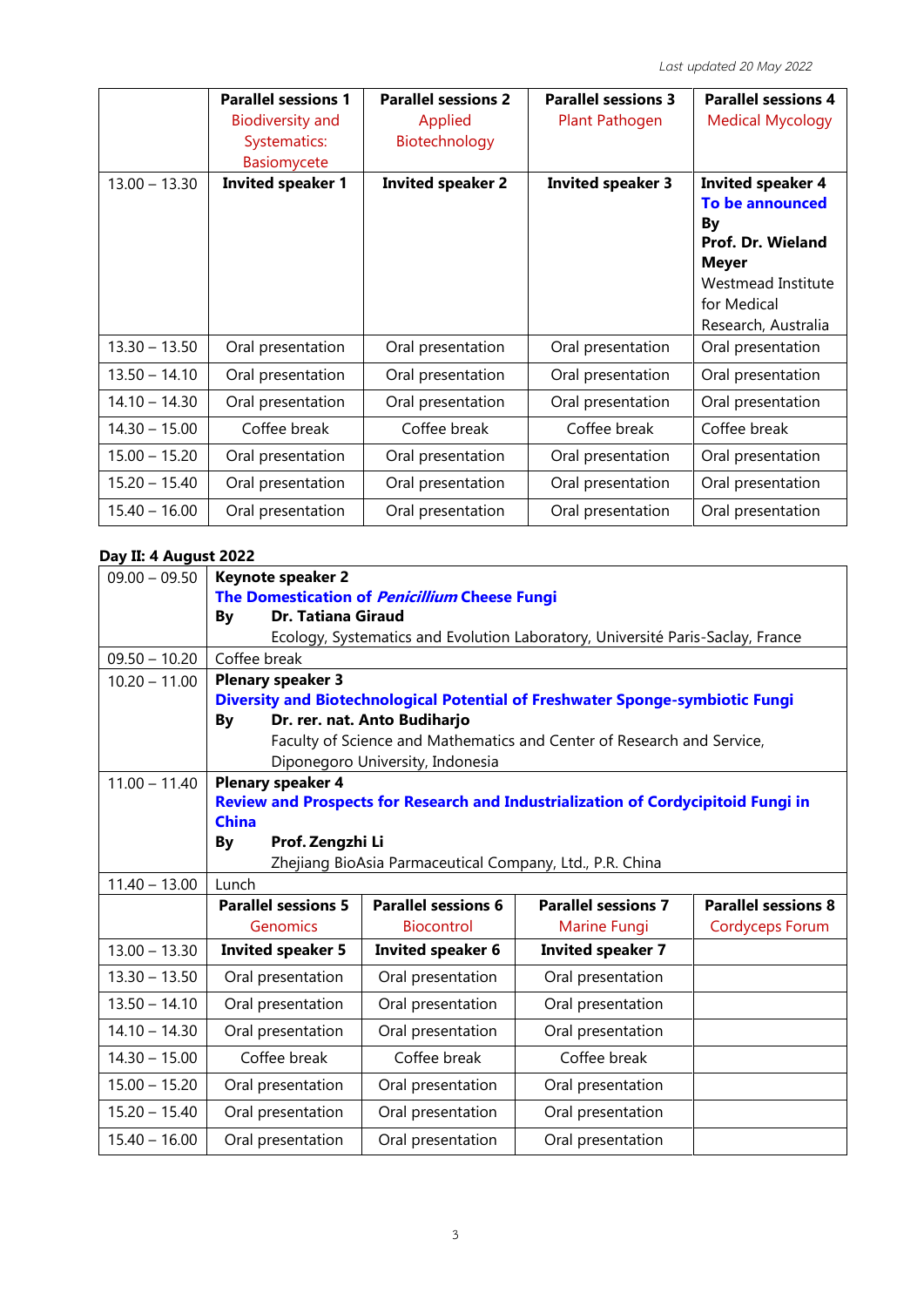# **Day III: 5 August 2022**

| $09.00 - 09.50$ | <b>Keynote speaker 3</b>                                                                                       |                                                                            |                                                                                |                             |  |
|-----------------|----------------------------------------------------------------------------------------------------------------|----------------------------------------------------------------------------|--------------------------------------------------------------------------------|-----------------------------|--|
|                 |                                                                                                                | Secondary Metabolites Produced by Thai Fungi in the Genera Aspergillus and |                                                                                |                             |  |
|                 | <b>Penicillium: Chemical Diversity and Bioactivity</b>                                                         |                                                                            |                                                                                |                             |  |
|                 | Prof. Dr. Vatcharin Rukachaisirikul<br><b>By</b><br>Faculty of Science, Prince of Songkla University, Thailand |                                                                            |                                                                                |                             |  |
| $09.50 - 10.20$ |                                                                                                                |                                                                            |                                                                                |                             |  |
| $10.20 - 11.00$ | Coffee break<br><b>Plenary speaker 5</b>                                                                       |                                                                            |                                                                                |                             |  |
|                 |                                                                                                                |                                                                            | Mycology in Asia toward Global Contribution: Exploitation of New Technology    |                             |  |
|                 | Dr. Tsuyoshi Hosoya<br><b>By</b>                                                                               |                                                                            |                                                                                |                             |  |
|                 |                                                                                                                |                                                                            | Department of Botany, National Museum of Nature and Science, Japan             |                             |  |
| $11.00 - 11.40$ | <b>Plenary speaker 6</b>                                                                                       |                                                                            |                                                                                |                             |  |
|                 |                                                                                                                |                                                                            | Molecular Epidemiology and Antifungal Resistance of Candida Pathogens          |                             |  |
|                 | Dr. Clement K.M. Tsui<br><b>By</b>                                                                             |                                                                            |                                                                                |                             |  |
|                 |                                                                                                                |                                                                            | Department of Pathology and Laboratory Medicine, Weill Cornell Medical College |                             |  |
| $11.40 - 13.00$ | Qatar<br>Lunch                                                                                                 |                                                                            |                                                                                |                             |  |
|                 | <b>Parallel sessions 9</b>                                                                                     | <b>Parallel sessions 10</b>                                                | <b>Parallel sessions 11</b>                                                    | <b>Parallel sessions 12</b> |  |
|                 | <b>Biodiversity and</b>                                                                                        | <b>ASEAN Mycology</b>                                                      | <b>Ecology</b>                                                                 | Fungi in "Global            |  |
|                 | Systematics:                                                                                                   |                                                                            |                                                                                | Environmental               |  |
|                 | Ascomycota                                                                                                     |                                                                            |                                                                                | Changes and                 |  |
|                 |                                                                                                                |                                                                            |                                                                                | Unusual Habitats"           |  |
| $13.00 - 13.30$ | <b>Invited speaker 8</b>                                                                                       | <b>Invited speaker 9</b>                                                   | <b>Invited speaker 10</b>                                                      | <b>Invited speaker 11</b>   |  |
|                 |                                                                                                                |                                                                            | <b>To be announced</b>                                                         | <b>Unravelling the</b>      |  |
|                 |                                                                                                                |                                                                            |                                                                                | diversity of dryland        |  |
|                 | fungi, from soils to<br>rocks                                                                                  |                                                                            |                                                                                |                             |  |
|                 |                                                                                                                |                                                                            | By                                                                             | <b>By</b>                   |  |
|                 |                                                                                                                |                                                                            | Prof. Dr. habil.                                                               | Dr. Eleonora Egidi          |  |
|                 |                                                                                                                |                                                                            | <b>Matthias Noll</b>                                                           | Hawkesbury Institute        |  |
|                 |                                                                                                                |                                                                            | Institute of                                                                   | for the Environment,        |  |
|                 |                                                                                                                |                                                                            | Bioanalysis, Coburg                                                            | Western Sydney              |  |
|                 |                                                                                                                |                                                                            | University of Applied                                                          | University, Australia       |  |
|                 |                                                                                                                |                                                                            | Sciences and Arts,<br>Germany                                                  |                             |  |
| $13.30 - 13.50$ | Oral presentation                                                                                              | Oral presentation                                                          | Oral presentation                                                              | Oral presentation           |  |
| $13.50 - 14.10$ | Oral presentation                                                                                              | Oral presentation                                                          | Oral presentation                                                              | Oral presentation           |  |
| $14.10 - 14.30$ | Oral presentation                                                                                              | Oral presentation                                                          | Oral presentation                                                              | Oral presentation           |  |
| $14.30 - 15.00$ | Coffee break                                                                                                   | Coffee break                                                               | Coffee break                                                                   | Coffee break                |  |
| $15.00 - 15.20$ | Oral presentation                                                                                              | Oral presentation                                                          | Oral presentation                                                              | Oral presentation           |  |
| $15.20 - 15.40$ | Oral presentation                                                                                              | Oral presentation                                                          | Oral presentation                                                              | Oral presentation           |  |
| $15.40 - 16.00$ | Oral presentation<br>Oral presentation<br>Oral presentation<br>Oral presentation                               |                                                                            |                                                                                |                             |  |
| $16.00 - 16.30$ | Introduction of AMC 2023 in The Republic of Korea                                                              |                                                                            |                                                                                |                             |  |